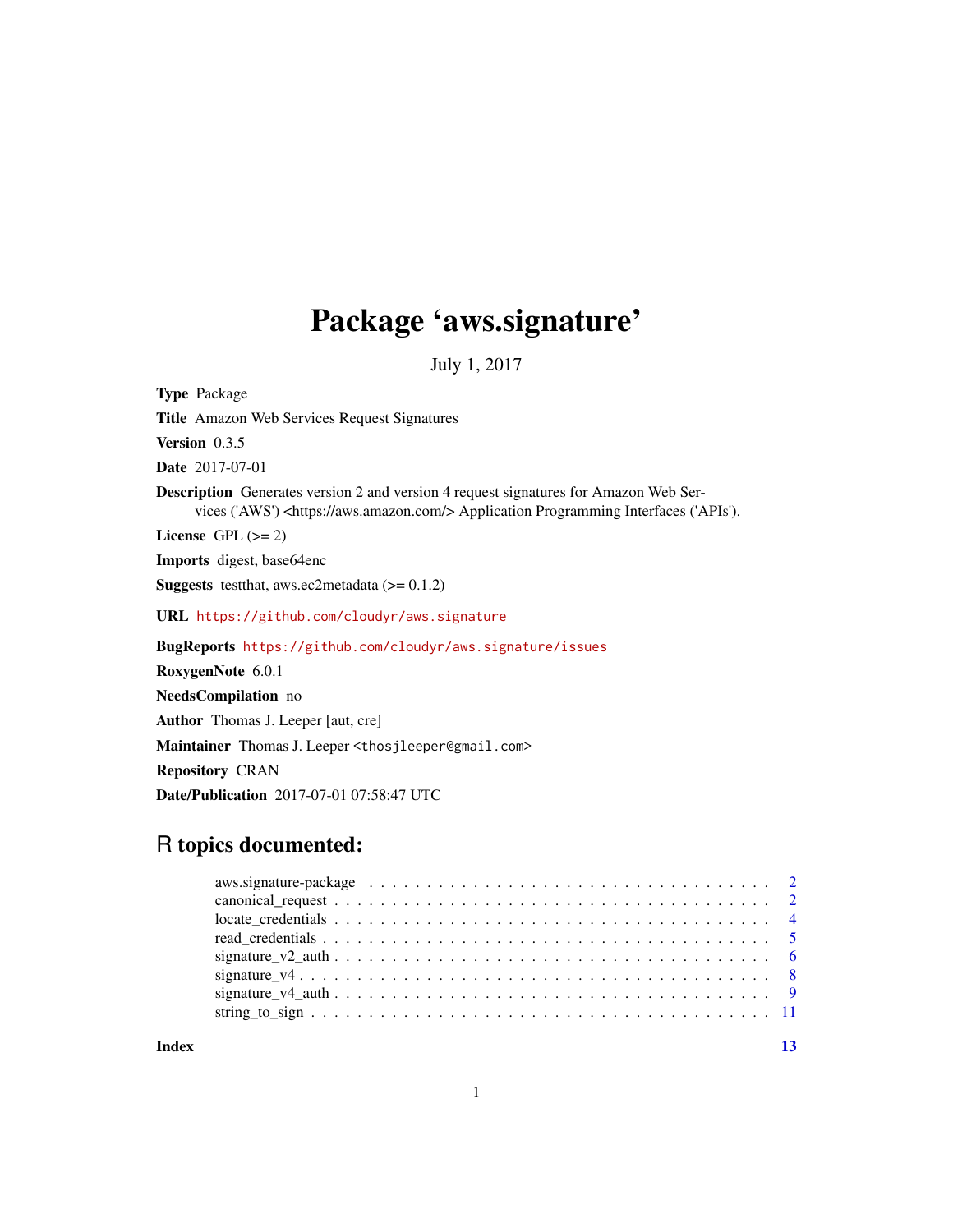<span id="page-1-0"></span>aws.signature-package *Amazon Web Services Request Signatures*

#### Description

Generates Amazon Web Services (AWS) request signatures for RESTful APIs.

#### Details

This package contains functions mostly intended for developers to use in building API client packages for Amazon Web Services APIs.

The main function of interest is [signature\\_v4\\_auth](#page-8-1), which wraps the other internal functions and returns a named list of elements to be used in authenticating an API request using AWS Signature Version 4.

Another function, [signature\\_v2\\_auth](#page-5-1) implements the older, mostly deprecated Version 2 algorithm.

Recent versions of the package  $(>= 0.2.8)$  identify credentials by walking through a tree of possible sources of values (described in [locate\\_credentials](#page-3-1)), with optional verbosity, in a manner similar to the Python boto 3 library.

A lower-level function that may be of use to end users is [use\\_credentials](#page-4-1), which sets the environment variables used by this package based upon values specified in a '.aws/credentials' file.

#### Author(s)

Thomas J. Leeper <thosjleeper@gmail.com>

#### See Also

[signature\\_v4\\_auth](#page-8-1), [signature\\_v2\\_auth](#page-5-1), [use\\_credentials](#page-4-1)

<span id="page-1-1"></span>canonical\_request *Construct a Canonical Request*

#### Description

Construct a Canonical Request from request elements

#### Usage

```
canonical_request(verb, canonical_uri = "", query_args = list(),
  canonical_headers, request_body = "")
```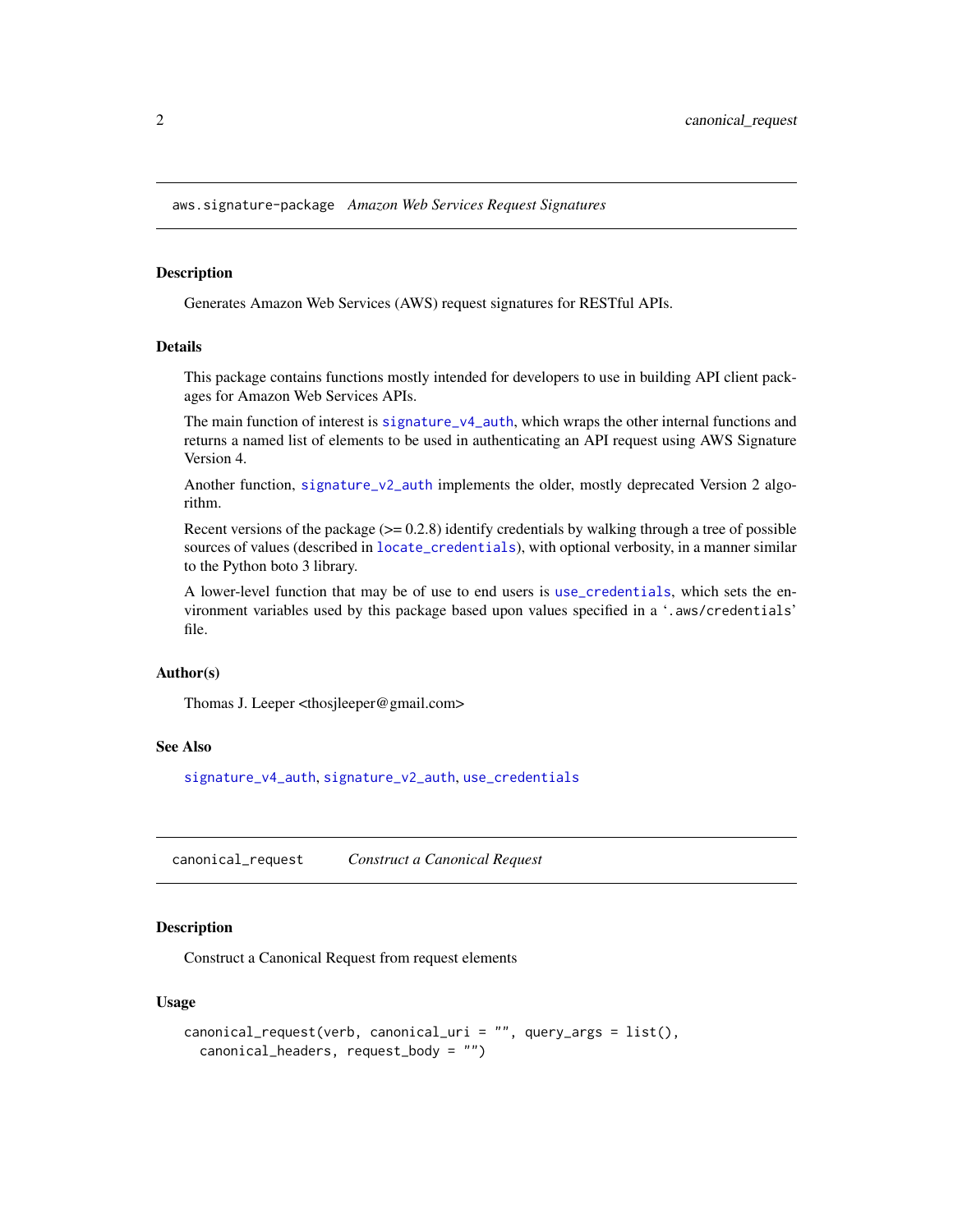#### <span id="page-2-0"></span>canonical\_request 3

#### Arguments

| verb              | A character string containing the HTTP verb being used in the request.                                                                         |
|-------------------|------------------------------------------------------------------------------------------------------------------------------------------------|
| canonical_uri     | A character string containing the "canonical URI", meaning the contents of the<br>API request URI excluding the host and the query parameters. |
| query_args        | A named list of character strings containing the query string values (if any) used<br>in the API request.                                      |
| canonical_headers |                                                                                                                                                |
|                   | A named list of character strings containing the headers used in the request.                                                                  |
| request_body      | The body of the HTTP request, or a filename. If a filename, hashing is performed<br>on the file without reading it into memory.                |

#### Details

This function creates a "Canonical Request", which is part of the Signature Version 4.

#### Value

A list containing

#### Author(s)

Thomas J. Leeper <thosjleeper@gmail.com>

#### References

[Create a Canonical Request For Signature Version 4](http://docs.aws.amazon.com/general/latest/gr/sigv4-create-canonical-request.html)

#### See Also

```
signature_v4, signature_v4_auth
link{signature_v4_aut}, string_to_sign
```
#### Examples

```
# From AWS documentation
# http://docs.aws.amazon.com/general/latest/gr/sigv4-create-canonical-request.html
fromDocs <- "POST
/
content-type:application/x-www-form-urlencoded; charset=utf-8
host:iam.amazonaws.com
x-amz-date:20110909T233600Z
content-type;host;x-amz-date
b6359072c78d70ebee1e81adcbab4f01bf2c23245fa365ef83fe8f1f955085e2"
hdrs <- list('Content-Type' = "application/x-www-form-urlencoded; charset=utf-8",
             Host = "iam.amazonaws.com",
             `x-amz-date` = "20110909T233600Z")
```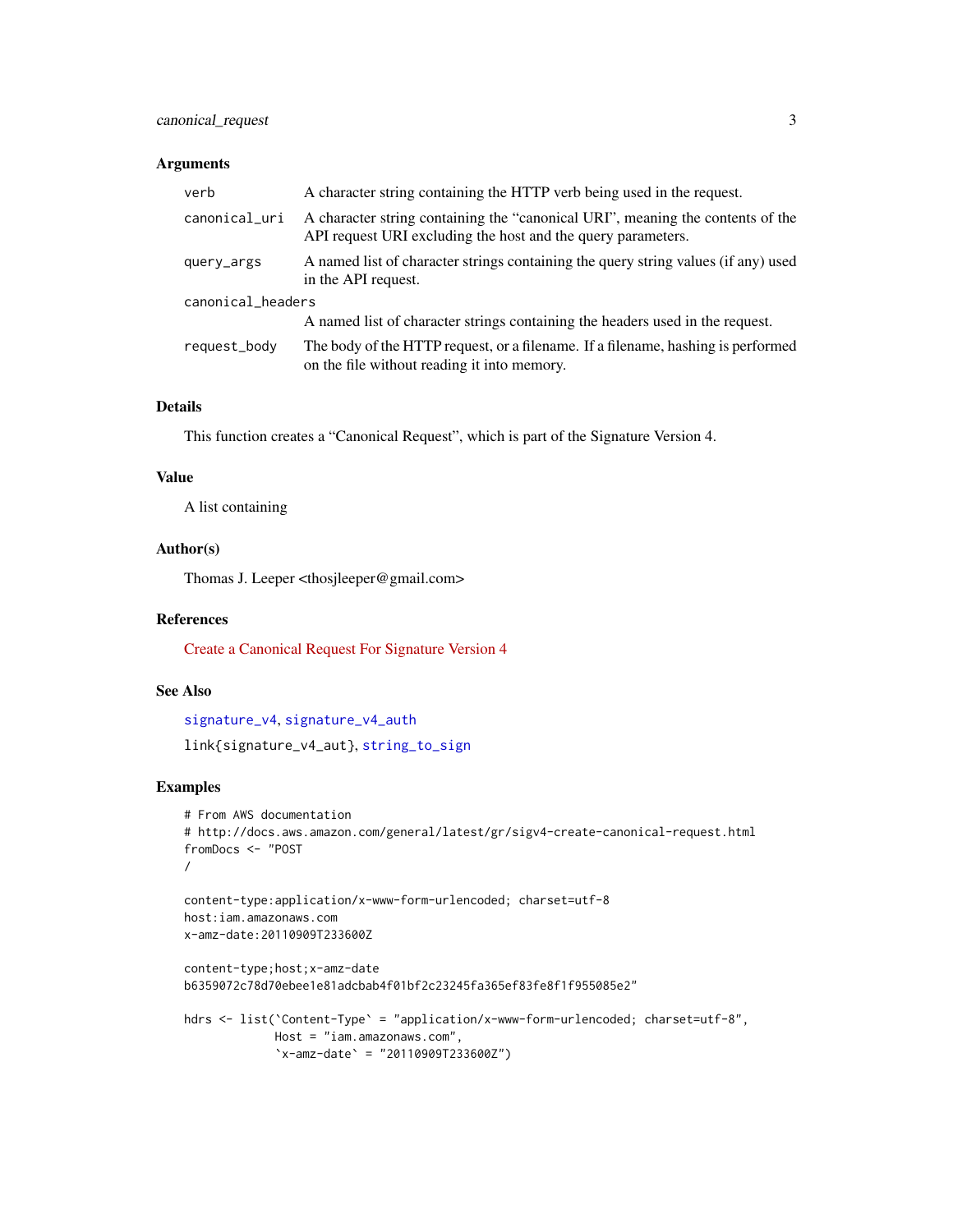```
r <- canonical_request(verb = "POST",
                      canonical_uri = "/",
                       query_args = list(),
                       canonical_headers = hdrs,
                       request_body = "Action=ListUsers&Version=2010-05-08")
```

```
identical(fromDocs, r$canonical)
```
<span id="page-3-1"></span>locate\_credentials *Locate AWS Credentials*

#### Description

Locate AWS credentials from likely sources

#### Usage

```
locate_credentials(key = NULL, secret = NULL, session_token = NULL,
  region = NULL, file = NULL, profile = "default",
 default_region = "us-east-1", verbose = FALSE)
```
#### Arguments

| key           | An AWS Access Key ID                                                                                            |
|---------------|-----------------------------------------------------------------------------------------------------------------|
| secret        | An AWS Secret Access Key                                                                                        |
| session_token | Optionally, an AWS Security Token Service (STS) temporary Session Token                                         |
| region        | A character string containing the AWS region for the request. If missing, "us-<br>east-1" is assumed.           |
| file          | A character string containing a path to a '. aws/credentials' file.                                             |
| profile       | A character string specifying which profile to use from the file. By default, the<br>"default" profile is used. |
|               | default_region A character string specifying a default string to use of no user-supplied value is<br>found.     |
| verbose       | A logical indicating whether to be verbose.                                                                     |

#### Details

These functions locate values of AWS credentials (access key, secret access key, session token, and region) from likely sources. The order in which these are searched is as follows:

- 1. values passed to the function
- 2. environment variables (AWS\_ACCESS\_KEY\_ID, AWS\_SECRET\_ACCESS\_KEY, AWS\_SESSION\_TOKEN, AWS\_DEFAULT\_REGION)
- 3. an IAM instance role (on the running EC2 instance from which this function is called) as identified by [metadata](#page-0-0)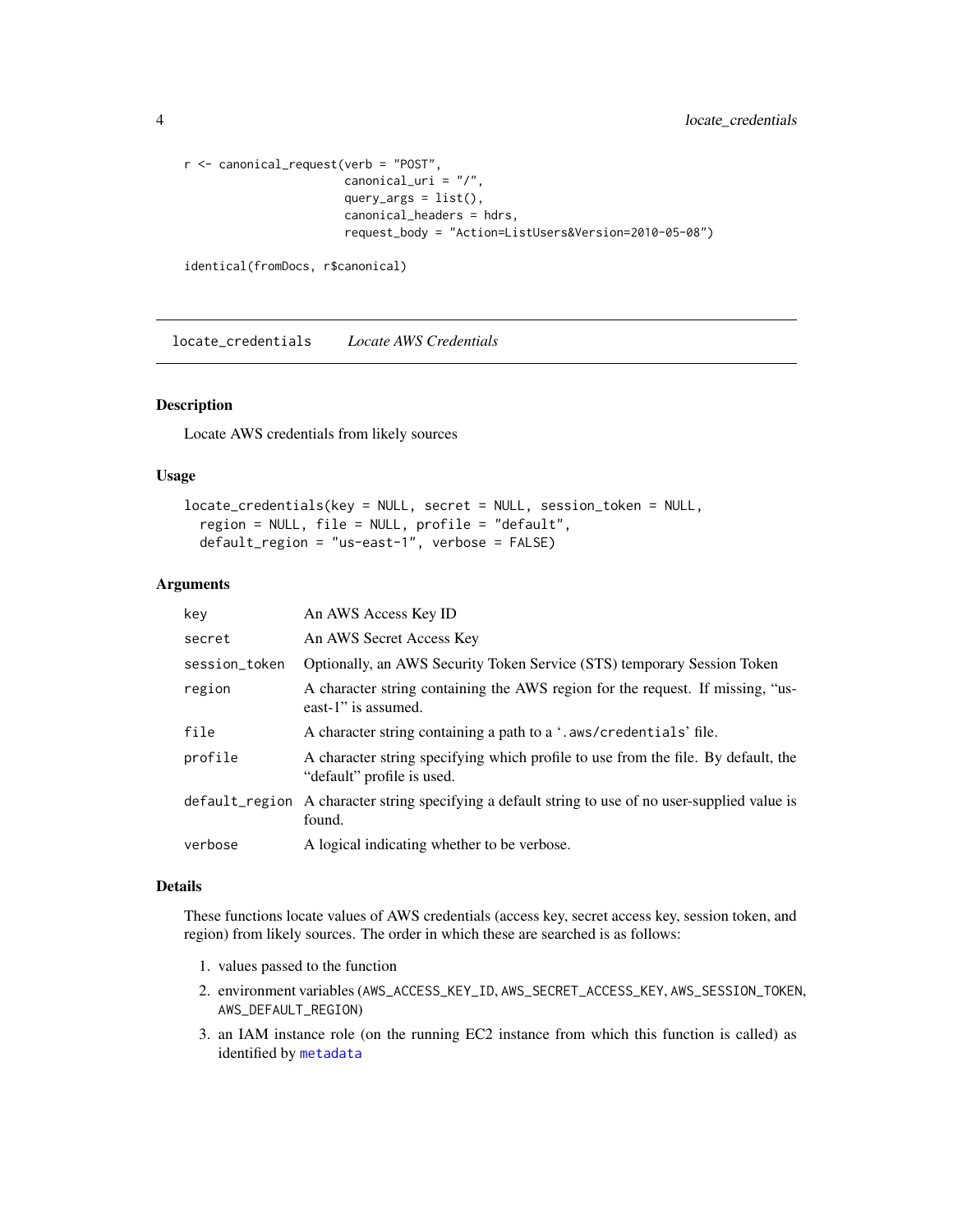#### <span id="page-4-0"></span>read\_credentials 5

- 4. a specified profile in a local credentials dot file in the current working directory
- 5. the default profile in a local credentials dot file in the current working directory
- 6. a specified profile in a global credentials dot file in, typically in '~/.aws/credentials'. See [use\\_credentials](#page-4-1) for details
- 7. the default profile in a global credentials dot file in, typically in '~/. aws/credentials'. See [use\\_credentials](#page-4-1) for details

#### See Also

[signature\\_v4](#page-7-1), [signature\\_v2\\_auth](#page-5-1), [use\\_credentials](#page-4-1)

read\_credentials *Use Credentials from .aws/credentials File*

#### <span id="page-4-1"></span>Description

Use a profile from a '.aws/credentials' file

#### Usage

```
read_credentials(file = default_credentials_file())
```
use\_credentials(profile = "default", file = default\_credentials\_file())

```
default_credentials_file()
```
#### Arguments

| file    | A character string containing a path to a '.aws/credentials' file. By default,   |
|---------|----------------------------------------------------------------------------------|
|         | the standard/centralized file is used. For use_credentials, this can also be an  |
|         | object of class "aws_credentials" (as returned by use_credentials).              |
| profile | A character string specifing which profile to use from the file. By default, the |
|         | "default" profile is used.                                                       |

#### Details

read\_credentials reads and parses a '. aws/credentials' file into an object of class "aws\_credentials".

use\_credentials uses credentials from a profile stored in a credentials file to set the environment variables used by this package.

#### Author(s)

Thomas J. Leeper <thosjleeper@gmail.com>

#### References

[Amazon blog post describing the format](https://blogs.aws.amazon.com/security/post/Tx3D6U6WSFGOK2H/A-New-and-Standardized-Way-to-Manage-Credentials-in-the-AWS-SDKs)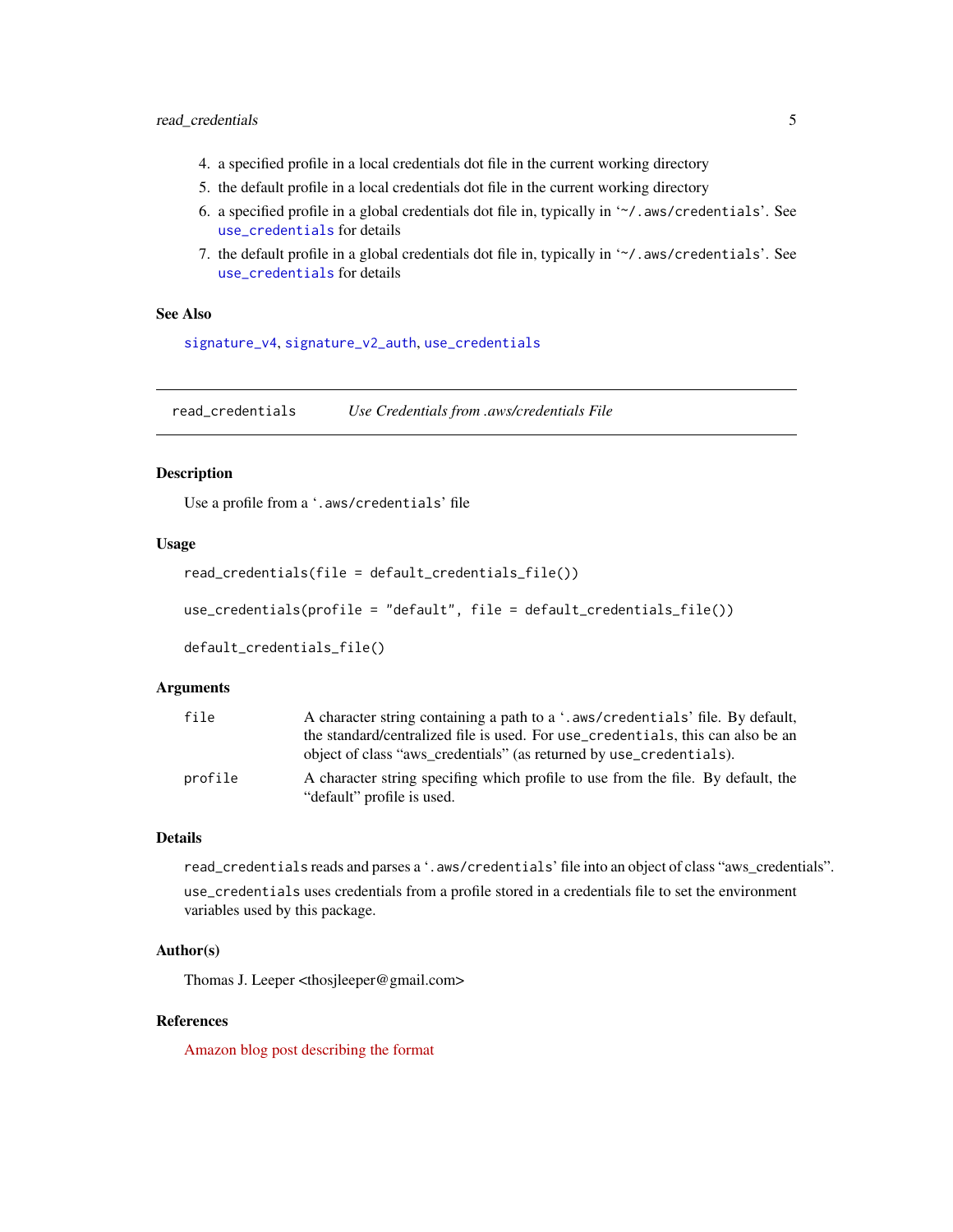#### See Also

[signature\\_v2\\_auth](#page-5-1), [locate\\_credentials](#page-3-1)

#### Examples

```
## Not run:
# set environment variables from a profile
use_credentials()
```

```
# read and parse a file
read_credentials()
```
## End(Not run)

<span id="page-5-1"></span>signature\_v2\_auth *Signature Version 2*

#### Description

Generates AWS Signature Version 2

#### Usage

```
signature_v2_auth(datetime = format(Sys.time(), "%Y-%M-%dT%H:%M:%S", tz
 = "UTC"), verb, service, path, query_args = list(), key = NULL,
 secret = NULL, verbose = FALSE)
```
#### Arguments

| datetime   | A character string containing a date in the form of "YYYY-MM-DDTH:M:S".<br>If missing, it is generated automatically using Sys. time. |
|------------|---------------------------------------------------------------------------------------------------------------------------------------|
| verb       | A character string specify an HTTP verb/method (e.g., "GET").                                                                         |
| service    | A character string containing the full hostname of an AWS service (e.g., "iam.amazonaws.com",<br>$etc.$ )                             |
| path       | A character string specify the path to the API endpoint.                                                                              |
| query_args | A list containing named query arguments.                                                                                              |
| key        | An AWS Access Key ID. If NULL, it is retrieved using locate_credentials.                                                              |
| secret     | An AWS Secret Access Key. If NULL, it is retrieved using locate_credentials.                                                          |
| verbose    | A logical indicating whether to be verbose.                                                                                           |

#### Details

This function generates an AWS Signature Version 2 for authorizing API requests. The function returns both an updated set of query string parameters, containing the required signature-related entries, as well as a Signature field containing the Signature string itself.

<span id="page-5-0"></span>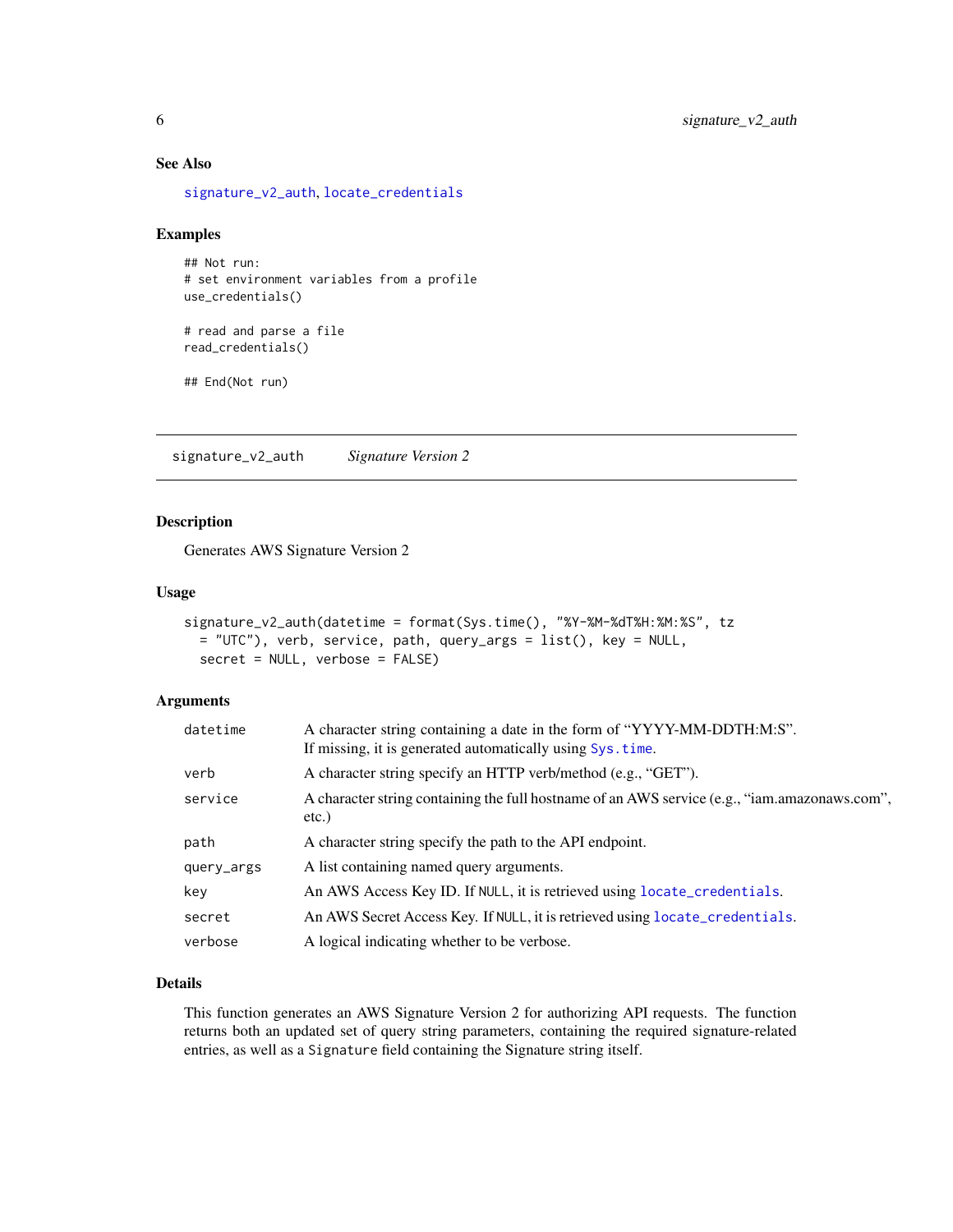#### <span id="page-6-0"></span>Value

A list.

#### Author(s)

Thomas J. Leeper <thosjleeper@gmail.com>

#### References

[AWS General Reference: Signature Version 2 Signing Process](http://docs.aws.amazon.com/general/latest/gr/signature-version-2.html)

#### See Also

[signature\\_v4\\_auth](#page-8-1), [use\\_credentials](#page-4-1)

#### Examples

```
# examples from:
# http://docs.aws.amazon.com/general/latest/gr/signature-version-2.html
```

```
true_string <- paste0("GET\n",
"elasticmapreduce.amazonaws.com\n",
''/\n\ln",
"AWSAccessKeyId=AKIAIOSFODNN7EXAMPLE",
"&Action=DescribeJobFlows",
"&SignatureMethod=HmacSHA256",
"&SignatureVersion=2",
"&Timestamp=2011-10-03T15\%3A19\%3A30",
"&Version=2009-03-31", collapse = "")
true_sig <- "i91nKc4PWAt0JJIdXwz9HxZCJDdiy6cf/Mj6vPxyYIs="
q1 < -list(Action = "DescribeJobFlows",
     Version = "2009-03-31",
     AWSAccessKeyId = "AKIAIOSFODNN7EXAMPLE",
     SignatureVersion = "2",
     SignatureMethod = "HmacSHA256",
    Timestamp = "2011-10-03T15:19:30")
sig1 < -signature_v2_auth(datetime = "2011-10-03T15:19:30",
                  service = "elasticmapreduce.amazonaws.com",
                  verb = "GET",path = "/",
                  query_args = q1,
                  key = q1$AWSAccessKeyId,
                  secret = "wJalrXUtnFEMI/K7MDENG/bPxRfiCYEXAMPLEKEY")
identical(true_string, sig1$CanonicalRequest)
identical(true_sig, sig1$Signature)
# leaving out some defaults
q2 <-
```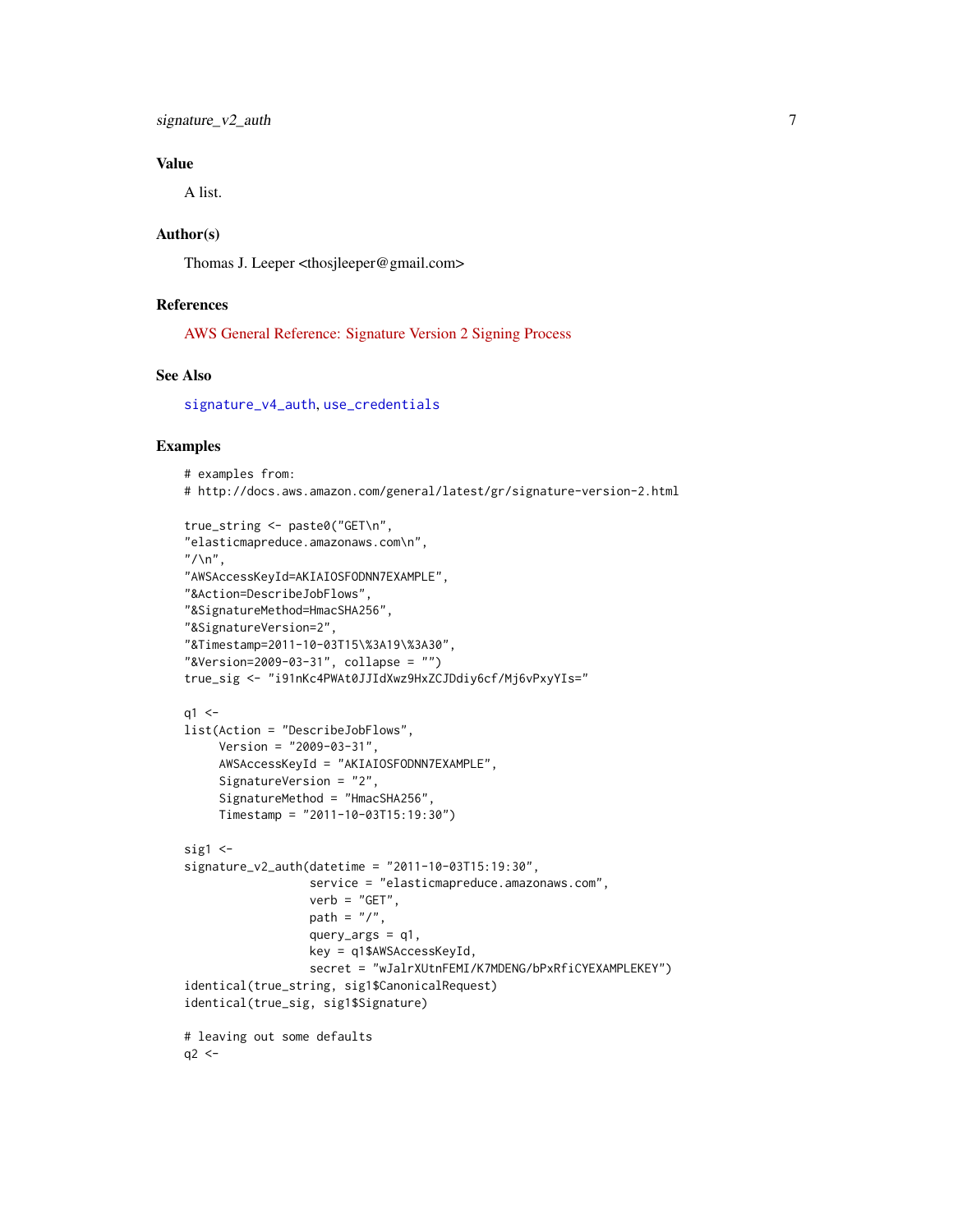```
list(Action = "DescribeJobFlows",
    Version = "2009-03-31",
    Timestamp = "2011-10-03T15:19:30")
sig2 <-
signature_v2_auth(datetime = "2011-10-03T15:19:30",
                  service = "elasticmapreduce.amazonaws.com",
                  verb = "GET",path = \frac{n}{n},
                  query_args = q2,
                  key = "AKIAIOSFODNN7EXAMPLE",
                  secret = "wJalrXUtnFEMI/K7MDENG/bPxRfiCYEXAMPLEKEY")
identical(true_string, sig2$CanonicalRequest)
identical(true_sig, sig2$Signature)
```
<span id="page-7-1"></span>signature\_v4 *Signature Version 4*

#### Description

Generates AWS Signature Version 4

#### Usage

```
signature_v4(secret = NULL, date = format(Sys.time(), "%Y%m%d"),
 region = NULL, service, string_to_sign, verbose = FALSE)
```
#### Arguments

| secret  | An AWS Secret Access Key. If NULL, it is retrieved using locate_credentials.                                                               |
|---------|--------------------------------------------------------------------------------------------------------------------------------------------|
| date    | A character string containing a date in the form of "YYMMDD". If missing, it<br>is generated automatically using Sys.time.                 |
| region  | A character string containing the AWS region for the request. If NULL, it is<br>retrieved using locate_credentials or "us-east-1" is used. |
| service | A character string containing the AWS service (e.g., "iam", "host", "ec2").                                                                |
|         | string_to_sign A character string containing the String To Sign, possibly returned by string_to_sign.                                      |
| verbose | A logical indicating whether to be verbose.                                                                                                |

#### Details

This function generates an AWS Signature Version 4 for authorizing API requests.

#### Author(s)

Thomas J. Leeper <thosjleeper@gmail.com>

<span id="page-7-0"></span>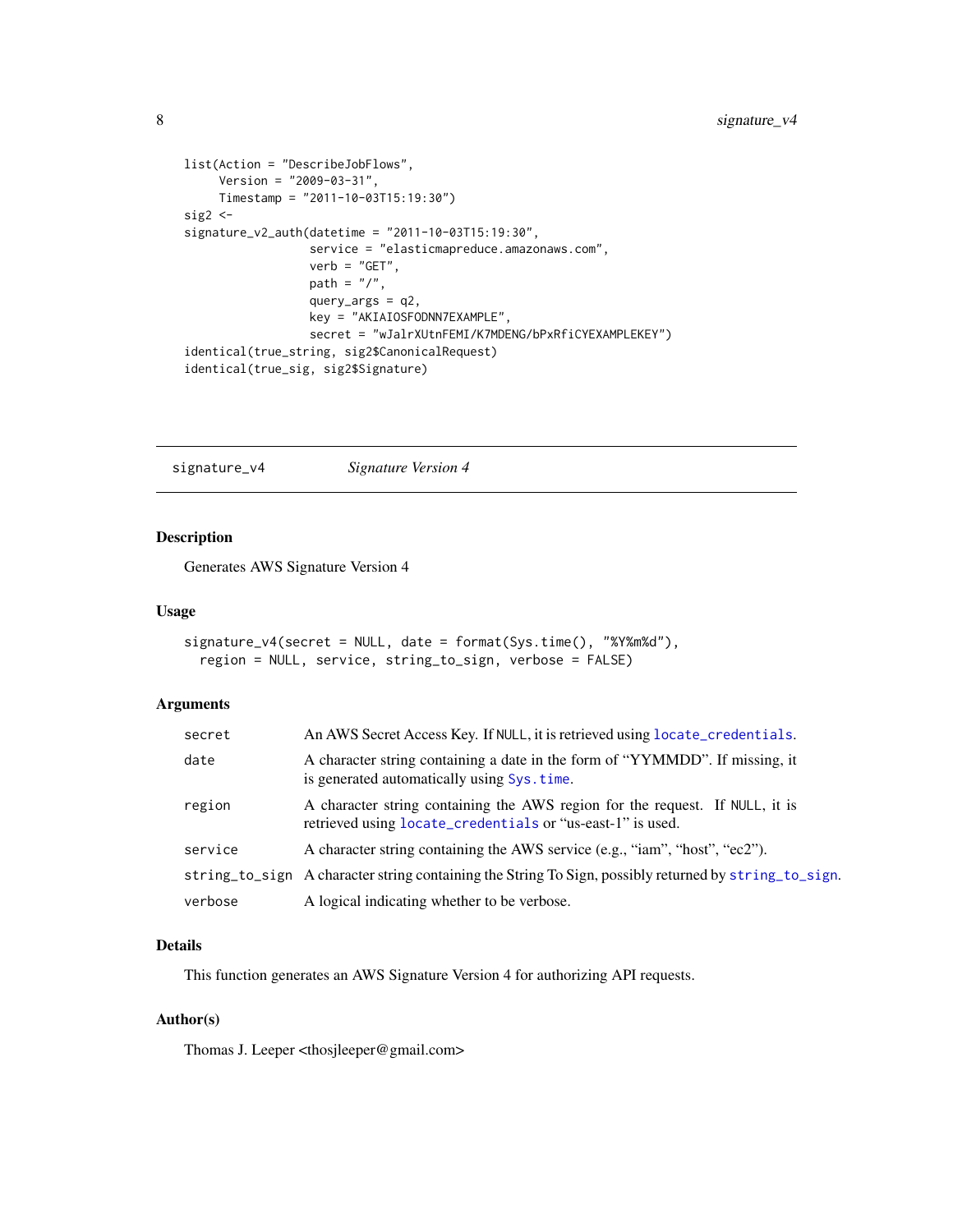#### <span id="page-8-0"></span>References

[AWS General Reference: Signature Version 4 Signing Process](http://docs.aws.amazon.com/general/latest/gr/signature-version-4.html) [AWS General Reference: Examples of How to Derive a Version 4 Signing Key](http://docs.aws.amazon.com/general/latest/gr/signature-v4-examples.html) [Amazon S3 API Reference: Authenticating Requests \(AWS Signature Version 4\)](http://docs.aws.amazon.com/AmazonS3/latest/API/sig-v4-authenticating-requests.html)

#### See Also

[signature\\_v2\\_auth](#page-5-1), [use\\_credentials](#page-4-1)

#### Examples

```
# From AWS documentation
# http://docs.aws.amazon.com/general/latest/gr/signature-v4-test-suite.html
StringToSign <- "AWS4-HMAC-SHA256
20110909T233600Z
20110909/us-east-1/host/aws4_request
e25f777ba161a0f1baf778a87faf057187cf5987f17953320e3ca399feb5f00d"
sig \leqsignature_v4(secret = 'wJalrXUtnFEMI/K7MDENG+bPxRfiCYEXAMPLEKEY',
             date = '20110909',
             region = 'us-east-1',
             service = 'host',
             string_to_sign = StringToSign)
identical(sig, "be7148d34ebccdc6423b19085378aa0bee970bdc61d144bd1a8c48c33079ab09")
# http://docs.aws.amazon.com/general/latest/gr/sigv4-calculate-signature.html
StringToSign <- "AWS4-HMAC-SHA256
20110909T233600Z
20110909/us-east-1/iam/aws4_request
3511de7e95d28ecd39e9513b642aee07e54f4941150d8df8bf94b328ef7e55e2"
sig <-
signature_v4(secret = 'wJalrXUtnFEMI/K7MDENG+bPxRfiCYEXAMPLEKEY',
             date = '20110909',
             region = 'us-east-1',
             service = 'iam',
             string_to_sign = StringToSign)
identical(sig, "ced6826de92d2bdeed8f846f0bf508e8559e98e4b0199114b84c54174deb456c")
```
<span id="page-8-1"></span>signature\_v4\_auth *Signature Version 4*

#### Description

AWS Signature Version 4 for use in query or header authorization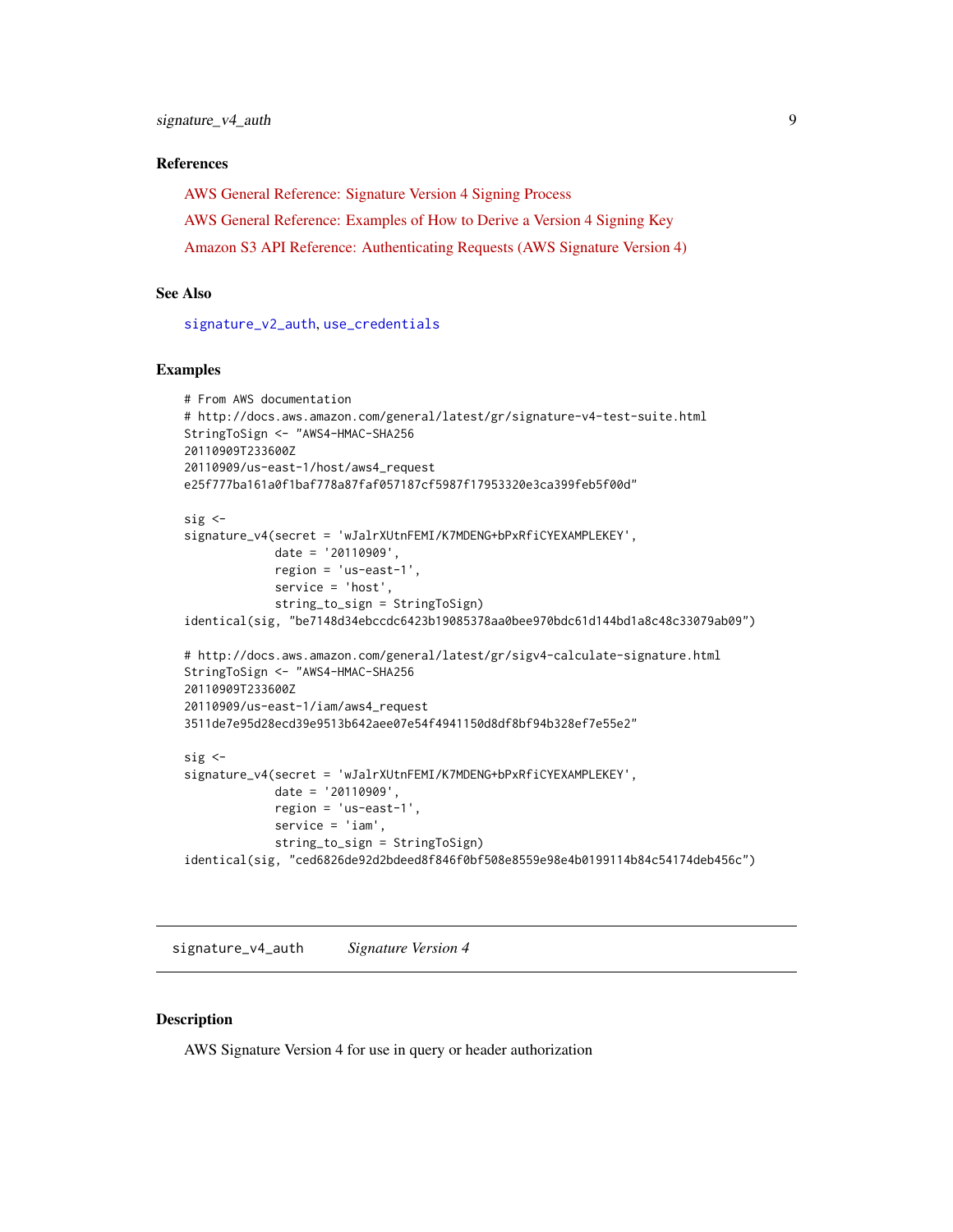#### Usage

```
signature_v4_auth(datetime = format(Sys.time(), "%Y%M%dT%H%M%SZ", tz =
  "UTC"), region = NULL, service, verb, action, query_args = list(),
 canonical_headers, request_body, key = NULL, secret = NULL,
 session_token = NULL, query = FALSE, algorithm = "AWS4-HMAC-SHA256",
 verbose = FALSE)
```
#### Arguments

| datetime          | A character string containing a datetime in the form of "YYYYMMDDTHH-<br>MMSSZ". If missing, it is generated automatically using Sys. time.                       |
|-------------------|-------------------------------------------------------------------------------------------------------------------------------------------------------------------|
| region            | A character string containing the AWS region for the request. See locate_credentials.                                                                             |
| service           | A character string containing the AWS service (e.g., "iam", "host", "ec2").                                                                                       |
| verb              | A character string containing the HTTP verb being used in the request.                                                                                            |
| action            | A character string containing the API endpoint used in the request.                                                                                               |
| query_args        | A named list of character strings containing the query string values (if any) used<br>in the API request, passed to canonical_request.                            |
| canonical_headers |                                                                                                                                                                   |
|                   | A named list of character strings containing the headers used in the request.                                                                                     |
| request_body      | The body of the HTTP request.                                                                                                                                     |
| key               | An AWS Access Key ID. See locate_credentials.                                                                                                                     |
| secret            | An AWS Secret Access Key. See locate_credentials.                                                                                                                 |
| session_token     | Optionally, an AWS Security Token Service (STS) temporary Session Token.<br>This is added automatically as a header to canonical_headers. See locate_credentials. |
| query             | A logical. Currently ignored.                                                                                                                                     |
| algorithm         | A character string containing the hashing algorithm used in the request. Should<br>only be "SHA256".                                                              |
| verbose           | A logical indicating whether to be verbose.                                                                                                                       |
|                   |                                                                                                                                                                   |

#### Details

This function generates an AWS Signature Version 4 for authorizing API requests.

#### Value

A list of class "aws\_signature\_v4", containing the information needed to sign an AWS API request using either query string authentication or request header authentication. Specifically, the list contains:

| Algorithm  | A character string containing the hashing algorithm used during the signing pro-<br>cess (default is SHA256).        |
|------------|----------------------------------------------------------------------------------------------------------------------|
| Credential | A character string containing an identifying credential "scoped" to the region,<br>date, and service of the request. |
| Date       | A character string containing a YYYYMMDD-formatted date.                                                             |

<span id="page-9-0"></span>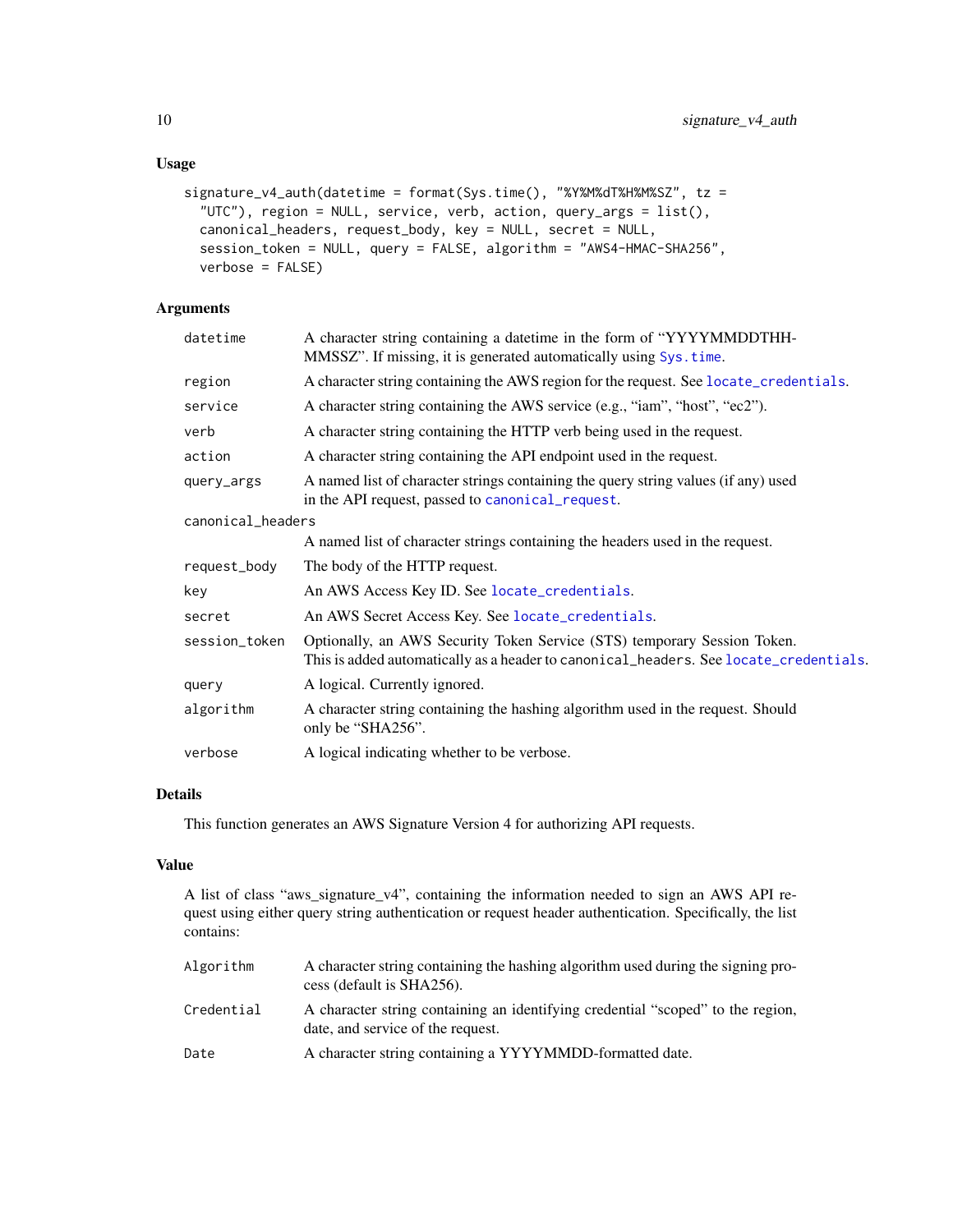<span id="page-10-0"></span>

| SignedHeaders   | A character string containing a semicolon-separated listing of request headers<br>used in the signature. |
|-----------------|----------------------------------------------------------------------------------------------------------|
| BodyHash        | A character string containing a SHA256 hash of the request body.                                         |
| StringToSign    | A character string containing the string to sign for the request.                                        |
| Signature       | A character string containing a request signature hash.                                                  |
| SignatureHeader |                                                                                                          |
|                 | A character string containing a complete Authorization header value.                                     |
| Region          | A character string containing the region identified by locate_credentials.                               |

These values can either be used as query parameters in a REST-style API request, or as request headers. If authentication is supplied via query string parameters, the query string should include the following:

Action=action &X-Amz-Algorithm=Algorithm &X-Amz-Credential=URLencode(Credentials) &X-Amz-Date=Date &X-Amz-Expires=timeout &X-Amz-SignedHeaders=SignedHeaders

where action is the API endpoint being called and timeout is a numeric value indicating when the request should expire.

If signing a request using header-based authentication, the "Authorization" header in the request should be included with the request that looks as follows:

Authorization: Algorithm Credential=Credential, SignedHeaders=SignedHeaders, Signature=Signature

This is the value printed by default for all objects of class "aws\_signature\_v4".

#### Author(s)

Thomas J. Leeper <thosjleeper@gmail.com>

#### References

[AWS General Reference: Signature Version 4 Signing Process](http://docs.aws.amazon.com/general/latest/gr/signature-version-4.html) [Amazon S3 API Reference: Authenticating Requests \(AWS Signature Version 4\)](http://docs.aws.amazon.com/AmazonS3/latest/API/sig-v4-authenticating-requests.html) [http://docs.aws.amazon.com/general/latest/gr/sigv4-add-signature-to-request.html](#page-0-0)

#### See Also

[signature\\_v4](#page-7-1), [signature\\_v2\\_auth](#page-5-1)

<span id="page-10-1"></span>string\_to\_sign *Construct a String To Sign*

#### **Description**

Construct a String to Sign from request elements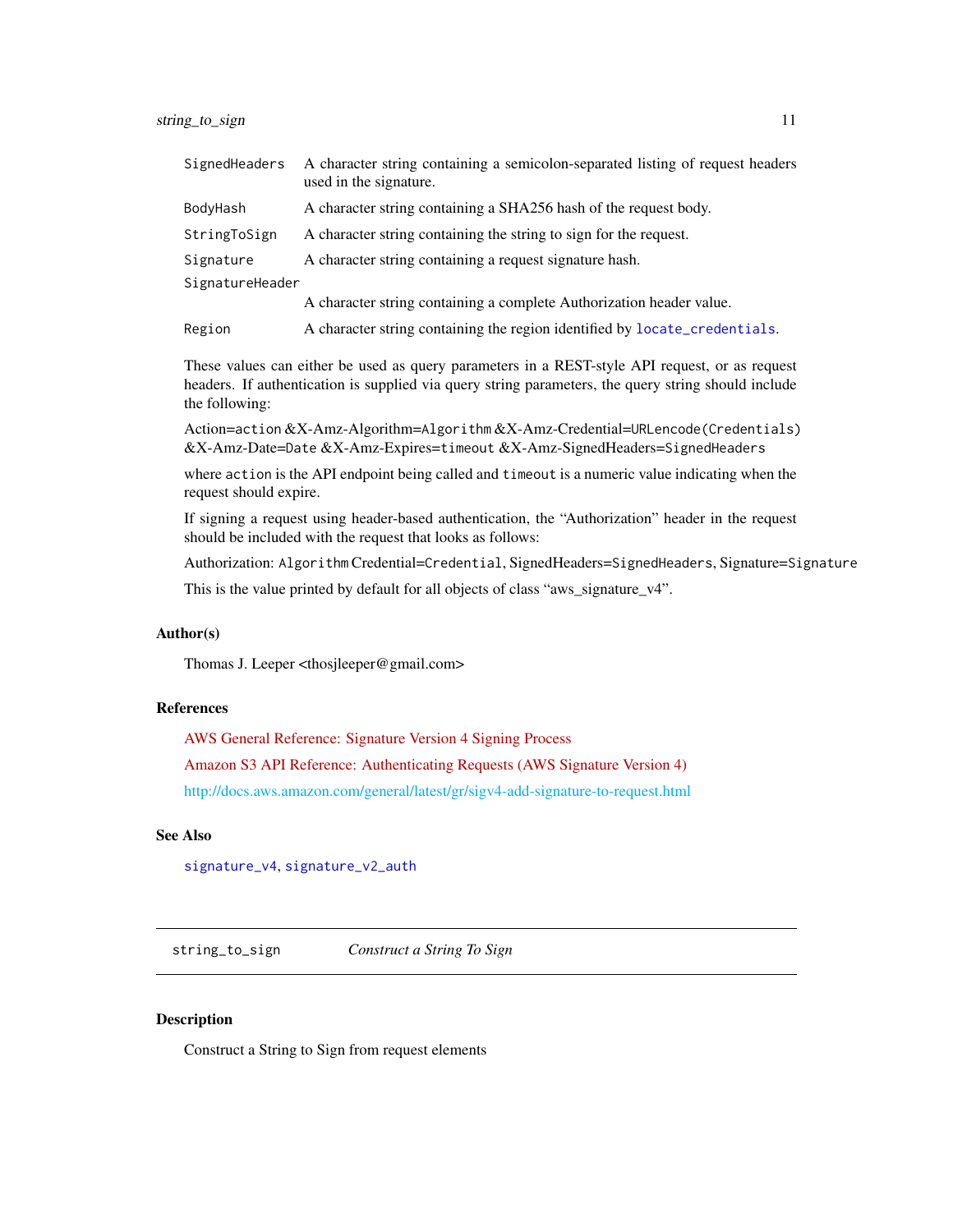#### <span id="page-11-0"></span>Usage

```
string_to_sign(algorithm = "AWS4-HMAC-SHA256", datetime, region, service,
  request_hash)
```
#### Arguments

| algorithm    | A character string containing the hashing algorithm used in signing process.<br>Should only be "AWS4-HMAC-SHA256". |
|--------------|--------------------------------------------------------------------------------------------------------------------|
| datetime     | A character string containing a UTC date in the form of "YYYYMMDDTHH-<br>MMSSZ".                                   |
| region       | A character string containing the AWS region for the request.                                                      |
| service      | A character string containing the AWS service (e.g., "iam", "host", "ec2").                                        |
| request_hash | A character string containing the hash of the canonical request, perhaps as re-<br>turned by canonical_request.    |

#### Details

This function creates a "String To Sign", which is part of the Signature Version 4.

#### Author(s)

Thomas J. Leeper <thosjleeper@gmail.com>

#### References

[Create a String to Sign for Signature Version 4](http://docs.aws.amazon.com/general/latest/gr/sigv4-create-string-to-sign.html)

#### See Also

[signature\\_v4](#page-7-1), [signature\\_v4\\_auth](#page-8-1)

#### Examples

```
# From AWS documentation
rh <- "3511de7e95d28ecd39e9513b642aee07e54f4941150d8df8bf94b328ef7e55e2"
sts <-
string_to_sign(datetime = "20110909T233600Z",
              region = "us-east-1",
              service = "iam",request_hash = rh)
identical(sts, "AWS4-HMAC-SHA256
20110909T233600Z
20110909/us-east-1/iam/aws4_request
3511de7e95d28ecd39e9513b642aee07e54f4941150d8df8bf94b328ef7e55e2")
```